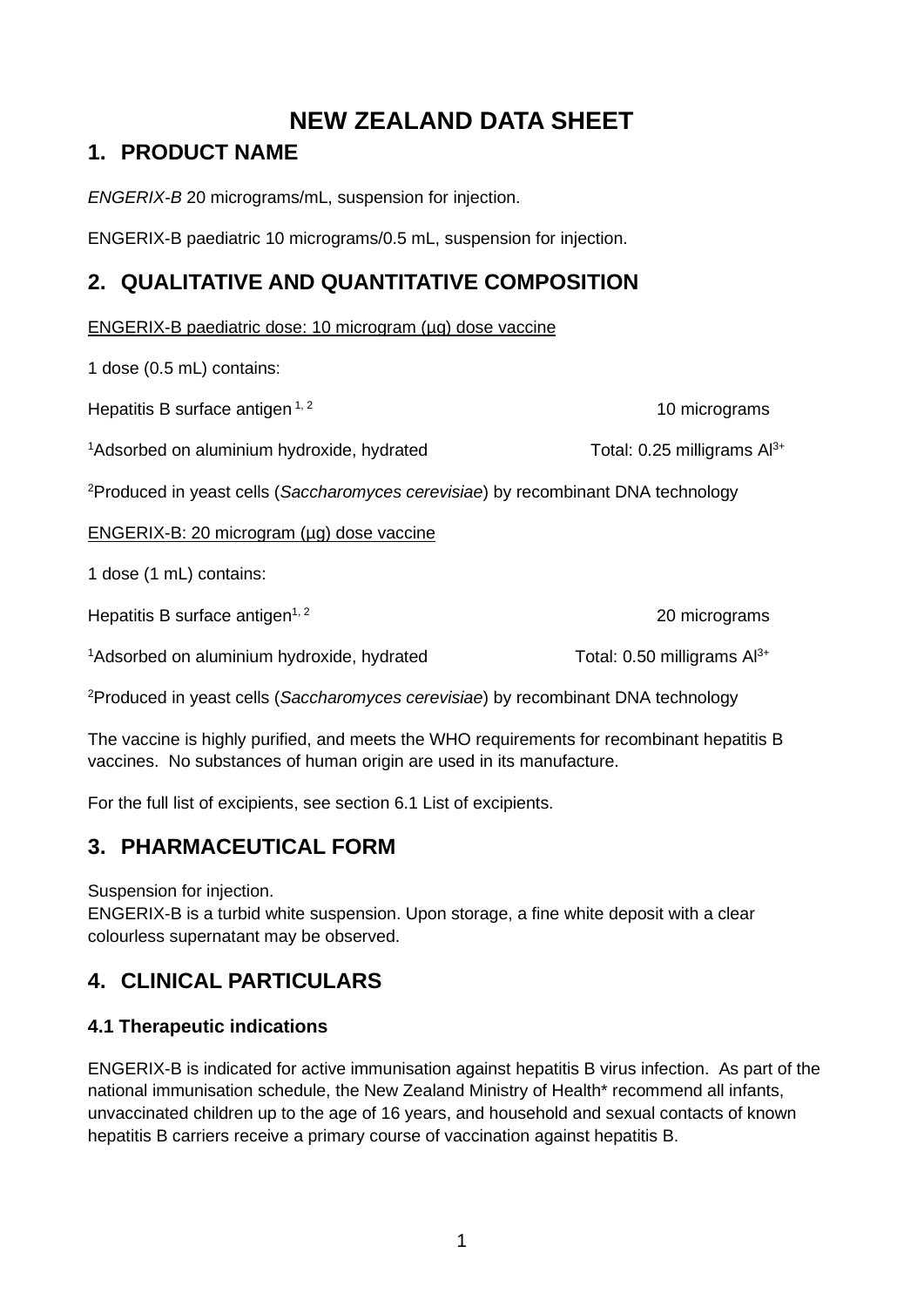Immunisation is also recommended for seronegative persons who are at substantial risk and have been demonstrated or judged to be susceptible to the hepatitis B virus (HBV). Groups identified at increased risk of acquiring HBV infection include:

- **Infants born to carrier (HBsAg-positive) mothers**
- **Infants (born to HBsAg-negative mothers) and young children (under 10 years) in communities with a hepatitis B carrier rate over 2%** including indigenous peoples of the Western Pacific, such as Maori and Pacific Islands people, and individuals from most countries in Asia, Africa, Oceania, Central and South America, Eastern Europe, and the Mediterranean region.
- **Susceptible sexual contacts.** Risk occurs in susceptible (anti-HBs negative) partners of HBV carriers and patients with acute hepatitis B. Susceptible clients of STD (sexually transmitted disease) clinics, and sexually active male homosexuals are also at increased risk of infection
- **Injecting drug users**
- **Haemodialysis patients**
- **Patients frequently receiving certain blood products** especially patients with clotting disorders receiving factor VIII or IX concentrates
- **Hepatitis C virus carriers not immunised against hepatitis B.**
- **Staff and residents of facilities for the intellectually disabled**, including both residential and non-residential care of this group.
- **Close residential contacts of deinstitutionalised intellectually disabled individuals who are hepatitis B virus carriers;** where these individuals behave aggressively or have medical problems that increase the risk of exposing others to their blood or serous secretions, the vaccine may also be offered to household and classroom contacts
- **Staff and inmates of correctional facilities**
- **Health care workers and embalmers** All staff directly involved in patient care, embalming, or in the handling of human blood or tissue should be vaccinated
- **Household contacts (other than sexual partners) of acute and chronic hepatitis B cases and carriers**
- **Others in whom vaccination may be justified** include police and members of the armed forces, depending on the risks of exposure associated with assigned duties. Short-term tourists or business travellers to areas of high HBV endemicity may consider vaccination; however the risk of hepatitis B is generally minimal provided exposure through sexual contact, injecting drug use, tattooing or ear piercing is avoided. Long term visitors to areas of high HBV endemicity, who anticipate close personal contact with local residents should be vaccinated.

As hepatitis D (caused by delta agent) does not occur in the absence of hepatitis B infection, it can be expected that hepatitis D may be prevented by vaccination with ENGERIX-B*.* The vaccine will not protect against infection caused by hepatitis A, hepatitis C and hepatitis E viruses, and other pathogens known to infect the liver.

Vaccination against hepatitis B is expected in the long term to reduce not only the overall incidence of hepatitis B but also chronic complications such as chronic active hepatitis and cirrhosis. It may also reduce the incidence of primary hepatocellular carcinoma.

## **4.2 Dose and method of administration**

The vaccine is ready for use. It must be well shaken before use, since a fine white deposit with a clear colourless supernatant may form upon storage. After shaking the vaccine is a slightly opaque, white suspension. Discard if the contents of the vial appear otherwise. All parenteral drug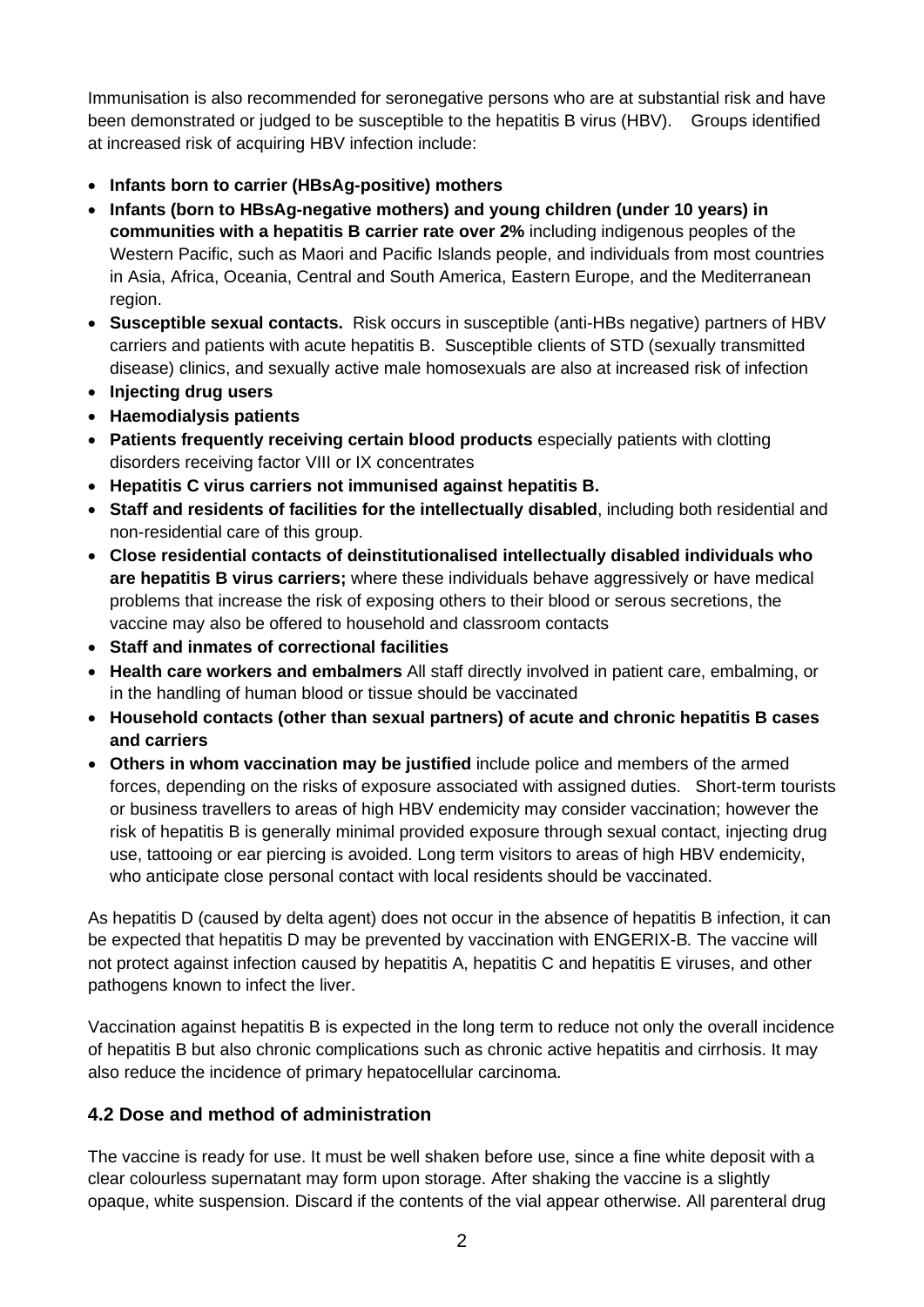and vaccine products should be inspected visually prior to administration for discolouration or particulate matter.

### Dose

The vaccine can be administered at any age from birth onwards.

### *Adults and adolescents over 15 years:*

A dose of 20 µg of antigen protein in 1 mL suspension is recommended.

### *Adolescents:*

In adolescents from the age of 10 years, and up to and including 15 years, a 10 µg dose can be recommended provided the immunisation is carried out in the 0, 1 and 6 months schedule, in circumstances which will ensure compliance to the full vaccination course. If compliance cannot be assured, then a 20 µg dose should be used to increase the proportion of subjects protected after the first and second doses.

### *Neonates, infants and younger children:*

A dose of 10 µg of antigen protein in 0.5 mL suspension is recommended for neonates, infants and children up to 10 years of age although a dose of 20 µg may also be used when a paediatric presentation is not available.

In neonates and infants, maternally transferred antibodies do not interfere with the active immune response to the vaccine.

#### **Method of administration**

ENGERIX-B should be injected intramuscularly.

In adults the injection should be given in the deltoid region but it may be preferable to inject ENGERIX-B in the anterolateral thigh in neonates and infants because of the small size of their deltoid muscle. Exceptionally the vaccine may be administered subcutaneously in patients with thrombocytopenia or severe bleeding tendencies (e.g. haemophiliacs).

When administered concurrently with other vaccines, ENGERIX-B should be administered at a separate injection site.

ENGERIX-B must not be given intravenously.

#### **Vaccination Schedule:**

It is suggested that in conjunction with the ENGERIX-B vaccination schedule recommendations, the New Zealand Ministry of Health Immunisation Guidelines\* on hepatitis B be consulted prior to use of the vaccine.

#### Primary vaccination:

This consists of three intramuscular doses of vaccine according to either of three different schedules: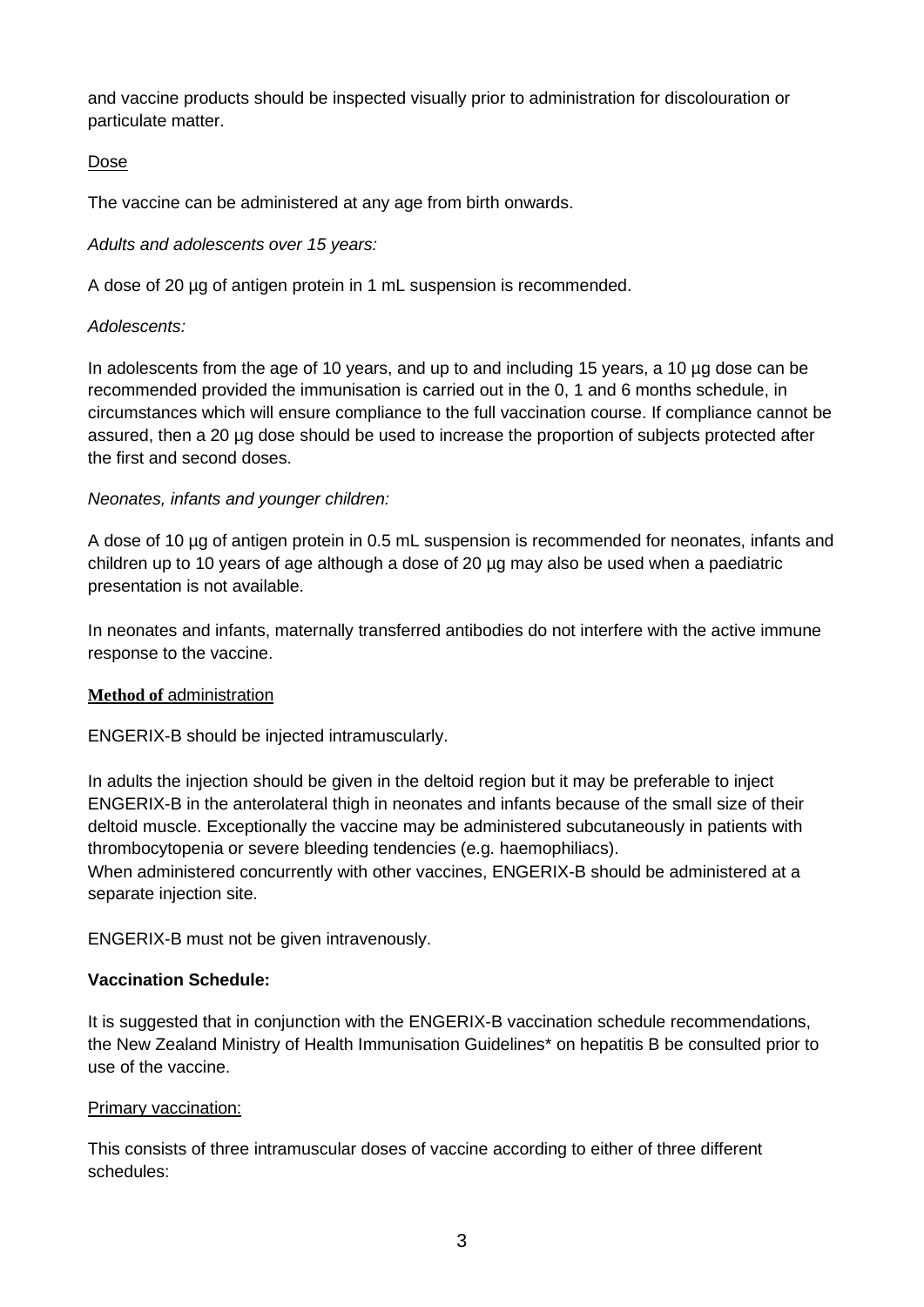In areas of low risk of infection:

- 1st dose: At elected date
- 2nd dose: 1 month later
- 3rd dose: 6 months from the date of the first dose.

In areas of high risk of infection:

- 1st dose: At elected date
- 2nd dose: 1 month later
- 3rd dose: 2 months from the date of the first dose.

Use in exceptional circumstances in adults (e.g. travellers commencing hepatitis B primary vaccination within one month of departure):

- 1st dose: At elected date
- 2nd dose: 7 days later
- 3rd dose: 21 days from the date of the first dose.

The two accelerated vaccination schedules of 0, 1 and 2 months or 0, 7 and 21 days may be used in circumstances where more rapid protection is required (e.g. contacts of carriers, and immunisation of travellers). However, as higher seroprotective rates are observed following the 0, 1, 2 month schedule, it is recommended the 0, 7, 21 day schedule be administered only in exceptional circumstances (e.g. travellers commencing hepatitis B primary vaccination within one month of departure). Since the peak antibody levels reached after these shorter schedules of primary vaccination are lower compared to the 0, 1 and 6 month schedule, it is recommended that a fourth dose (booster) be given at 12 months after the first dose of vaccine. A 20 µg dose should be used with these accelerated schedules.

#### Booster Dose

Until now, it is not known whether individuals who have responded to the vaccine will require booster doses to ensure long term protection or whether natural boosting without symptoms and chronic infection will occur when vaccinees with anti-HBs titers below the protective level of 10 IU/L are exposed to virus.

Until such time as there is sufficient evidence to clarify the situation, it would seem wise to recommend a booster dose when the anti-HBs level falls below 10 IU/L.

The timing for a booster dose will depend upon the anti-HBs level reached after the primary course of vaccination. From available data the following general recommendations for the booster can be made:

- 1. After 0, 1, 6 month primary vaccination schedule. A booster dose after this primary course of vaccination will, on average, probably not be required earlier than five years later.
- 2. After 0, 1, 2 month or 0, 7, 21 day primary vaccination schedule. Since the peak antibody levels reached after these shorter schedules of primary vaccination are lower (compared to the 0, 1 6 month schedule), it is recommended that a booster dose be given at 12 months after the first dose of vaccine. The next booster will probably not be required before another eight years.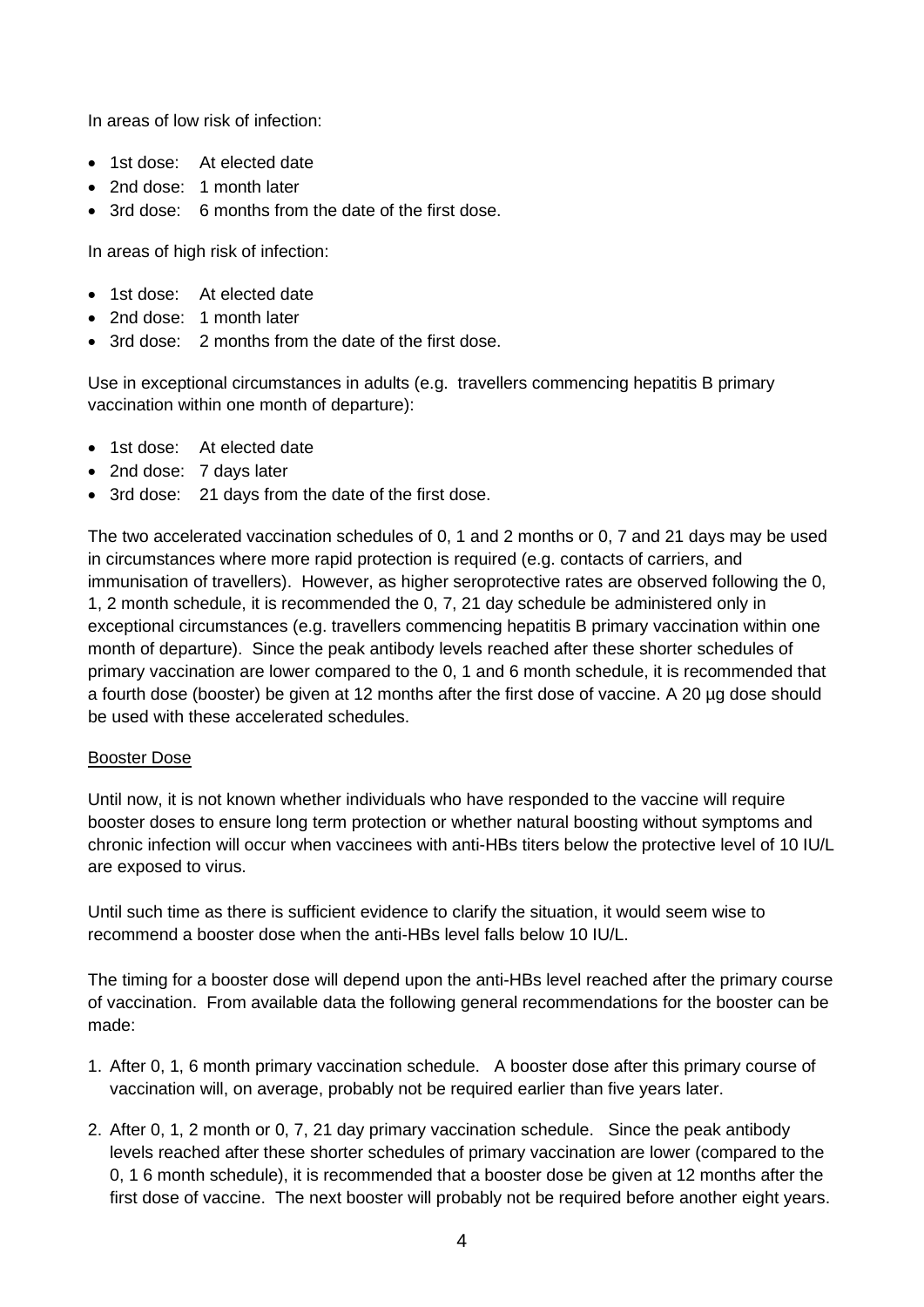#### Neonates born to HBV carrier mothers

The recommended treatment regimen for infants born to HBsAg+ and HBsAg+/eAg+ mothers is as follows:

|                            | Vaccine Dose             | At birth | 1 month* | 2 months*<br>OR<br>6 months* |
|----------------------------|--------------------------|----------|----------|------------------------------|
| <b>ENGERIX-B vaccine</b>   | $10 \mu g$               | $0.5$ mL | $0.5$ mL | $0.5$ mL                     |
| Hepatitis B Immunoglobulin | $\overline{\phantom{a}}$ | 100 IU   | ۰        | $\overline{\phantom{a}}$     |
| $\star$ after float days.  |                          |          |          |                              |

#### \* after first dose

Infants born to HBsAg+ and HBsAg+/eAg+ mothers may be administered either a 0, 1, 2 month or 0, 1, 6 month primary schedule, however the 0, 1, 2 month schedule elicits a more rapid immune response. The first dose of vaccine and immunoglobulin should be given within 24 hours of birth at separate sites.

Testing for HBsAg and anti-HBs is suggested at 12-15 months of age. If HBsAg is not detectable and anti-HBs is present, the child has been protected.

#### Immunocompromised Patients

The basic vaccination course recommended for chronic haemodialysis patients and other subjects who have an impairment of their immune system is four doses of 40 µg according to the following schedule:

- 1st dose: at elected date
- 2nd dose: 1 month later
- 3rd dose: 2 months from the date of the first dose.
- 4th dose: 6 months from the date of the first dose.

The anti-HBs titer of such patients should be checked annually and a booster dose recommended when it is close to the protective level of 10 IU/L. ENGERIX-B booster doses of 40 µg (2 x 20 µg) are recommended.

#### Post-Exposure Prophylaxis

There are no adequately controlled studies on the effectiveness of hepatitis B immunoglobulin administration, along with the vaccine, in adults and older children exposed to hepatitis B virus through 1) needlestick, ocular or mucous membrane exposure to blood known or presumed to contain HBsAg; 2) human bites by known or presumed HBsAg carriers that penetrate the skin; 3) following intimate sexual contact with known or presumed HBsAg carriers.

Hepatitis B immunoglobulin (human) (400 IU for adults) should be given intramuscularly as soon as possible, preferably within 24 hours of exposure. ENGERIX-B should be given at a separate site within 7 days and then at 1 month and 2 months. Passive immunisation will not interfere with active response to ENGERIX-B.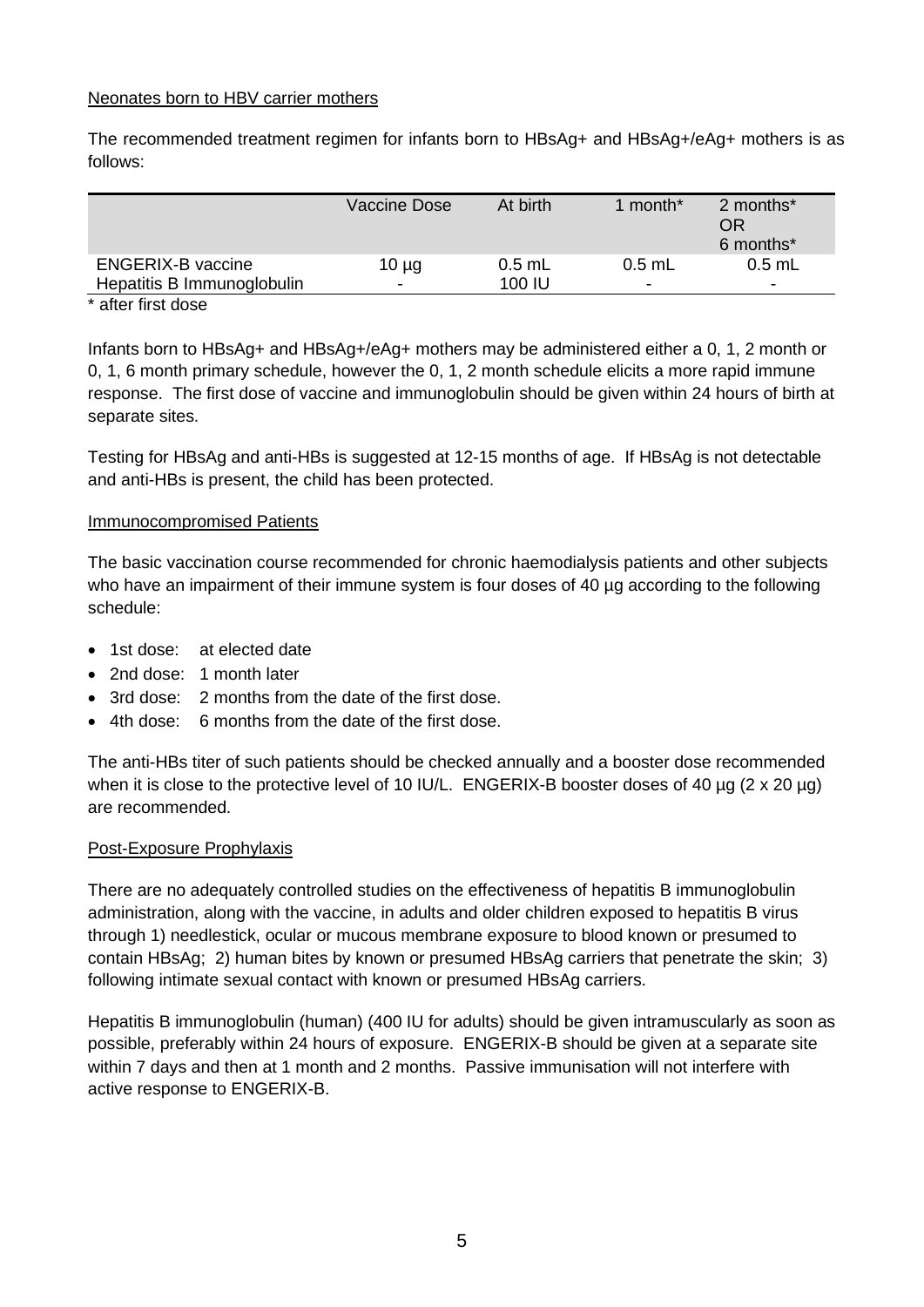## **4.3 Contraindications**

ENGERIX-B should not be administered to subjects with known hypersensitivity to any component of the vaccine, or to subjects having shown signs of hypersensitivity after previous ENGERIX-B administration.

#### **4.4 Special warnings and precautions for use**

As with other vaccines, the administration of ENGERIX-B should be postponed in subjects suffering from acute severe febrile illness. The presence of a minor infection, however, is not a contraindication for immunisation.

Syncope (fainting) can occur following, or even before, any vaccination as a psychogenic response to the needle injection. It is important that procedures are in place to avoid injury from faints.

Because of the long incubation period of hepatitis B it is possible for unrecognised infection to be present at the time of immunisation. The vaccine may not prevent hepatitis B infection in such cases.

The vaccine will not prevent infection caused by other agents such as hepatitis A, hepatitis C and hepatitis E and other pathogens known to infect the liver.

The immune response to hepatitis B vaccines is related to a number of factors, including older age, male gender, obesity, smoking habits and route of administration. In subjects who may respond less well to the administration of the hepatitis B vaccines (e.g. more than 40 years of age etc.), additional doses may be considered.

ENGERIX-B should not be administered in the buttock or intradermally since this may result in a lower immune response.

ENGERIX-B should under no circumstances be administered intravenously.

Patients with chronic liver disease (e.g. alcoholic liver disease, chronic biliary cirrhosis, chronic active hepatitis, etc.) should not be precluded from vaccination against hepatitis B. In these patients, hepatitis B vaccination should be considered on a case by case basis by the physician.

In haemodialysis patients*,* HIV infected patients and persons with an impaired immune system, adequate anti-HBs antibody titers may not be obtained after the primary immunisation course and such patients may therefore require administration of additional doses of vaccine.

As with all injectable vaccines, appropriate medical treatment and supervision should always be readily available in case of rare anaphylactic reactions following the administration of the vaccine.

The potential risk of apnoea and the need for respiratory monitoring for 48-72 hours should be considered when administering the primary immunization series to very premature infants (born ≤28 weeks of gestation) and particularly for those with a previous history of respiratory immaturity. As the benefit of vaccination is high in this group of infants, vaccination should not be withheld or delayed.

As with any vaccine, a protective immune response may not be elicited in all vaccinees (see section 5.1 Pharmacodynamic properties*).*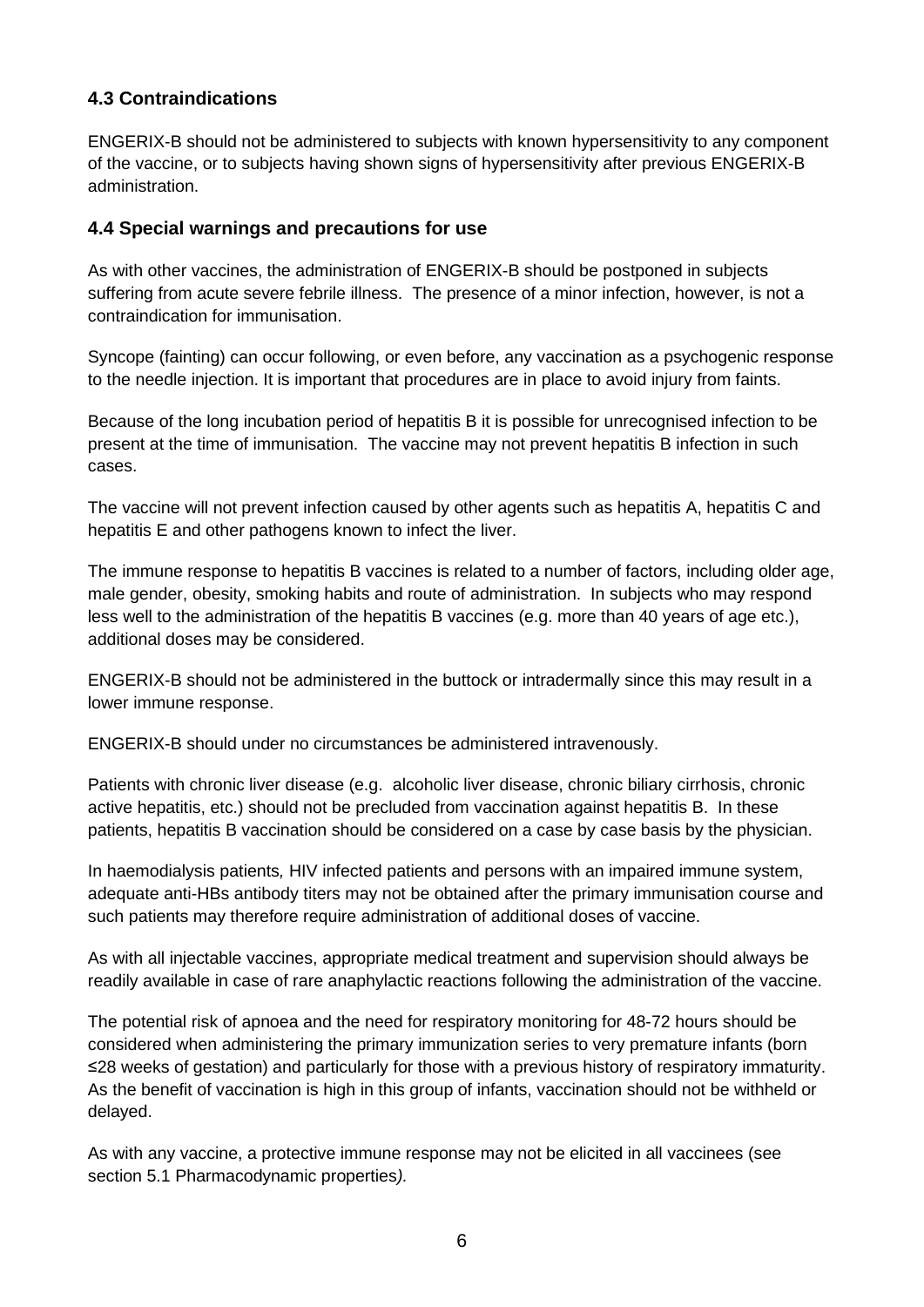## **4.5 Interaction with other medicines and other forms of interaction**

The simultaneous administration of ENGERIX-B and a standard dose of HBIg does not result in lower anti-HBs antibody titres provided that they are administered at separate injection sites.

ENGERIX-B can be given concomitantly with BCG, DTP, DT and/or polio vaccines, if this fits conveniently in an immunisation scheme recommended by the New Zealand Ministry of Health.

ENGERIX-B can be administered together with measles-mumps-rubella vaccines, Haemophilus influenzae b vaccine and hepatitis A vaccine.

ENGERIX-B can be given concomitantly with Human Papillomavirus (HPV) vaccine (CERVARIX).

Administration of ENGERIX-B at the same time as CERVARIX (HPV vaccine) has shown no clinically relevant interference in the antibody response to the HPV antigens. Anti-HBs geometric mean antibody concentrations were lower on co-administration, but the clinical significance of this observation is not known since the seroprotection rates remain unaffected. The proportion of subjects reaching anti-HBs ≥ 10 mLU/mL was 97.9% for concomitant vaccination and 100% for ENGERIX-B alone.

Different injectable vaccines should always be administered at different injection sites.

ENGERIX-B may be used to complete a primary immunisation course started either with plasmaderived or with other genetically-engineered hepatitis B vaccines, or as a booster dose in subjects who have previously received a primary immunisation course with plasma-derived or with other genetically-engineered hepatitis B vaccines.

## **4.6 Fertility, pregnancy and lactation**

#### **Pregnancy**

Adequate human data on use during pregnancy and adequate animal reproduction studies are not available.

However, as with all inactivated viral vaccines one does not expect harm for the foetus. ENGERIX-B should be used during pregnancy only when clearly needed, and the possible advantages outweigh the possible risks for the foetus.

#### Breast-feeding

Adequate human data on use during lactation and adequate animal reproduction studies are not available.

No contraindication has been established.

**Fertility** 

ENGERIX-B has not been evaluated in fertility studies.

#### **4.7 Effects on the ability to drive and use machines**

The vaccine is unlikely to produce an effect on the ability to drive and use machines.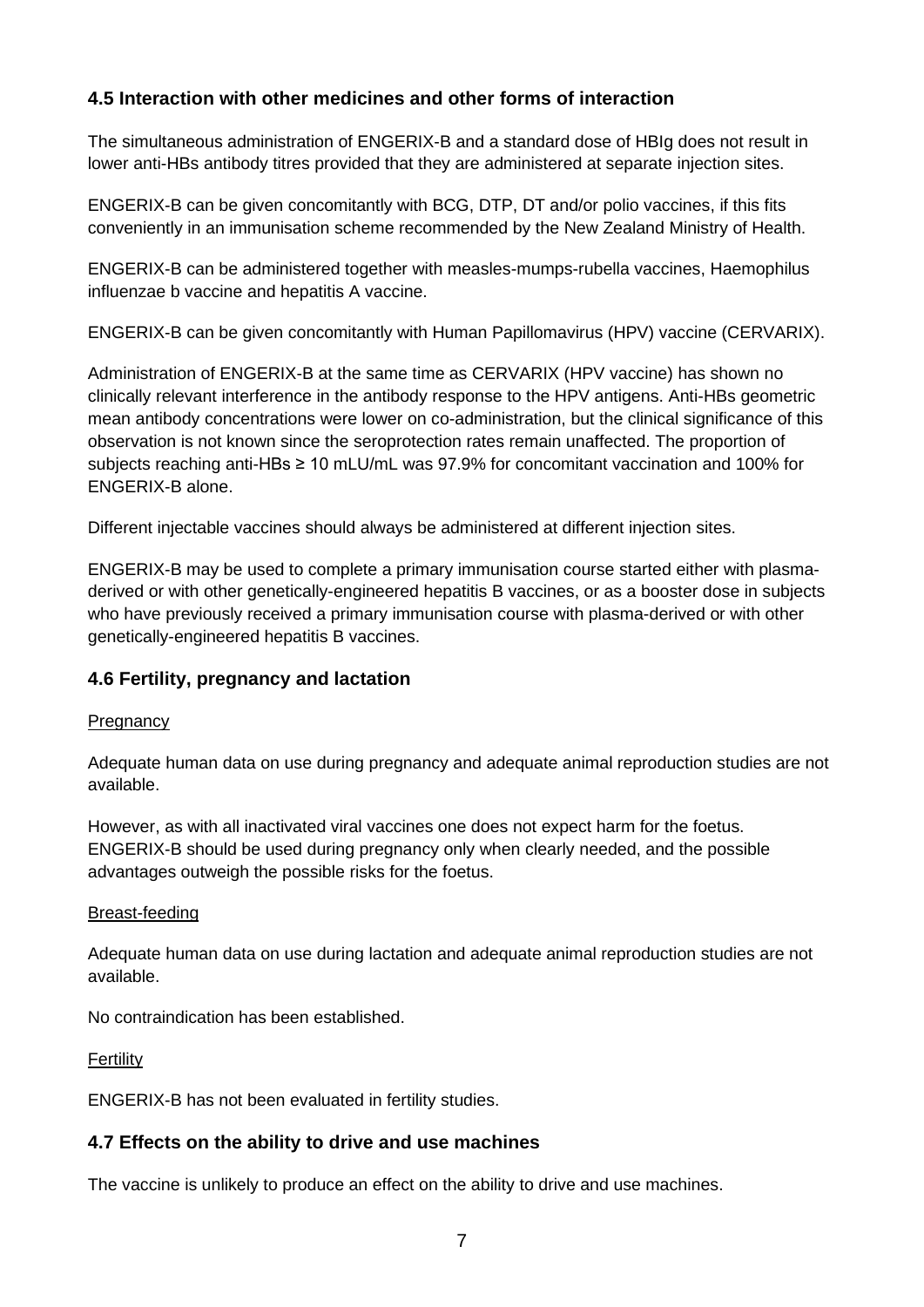## **4.8 Undesirable effects**

#### **Clinical Trials Experience**

ENGERIX-B is generally well tolerated.

The safety profile presented below is based on data from more than 5300 subjects.

Frequencies are reported as:

| Very common: $\geq 1/10$ |                                      |
|--------------------------|--------------------------------------|
| Common:                  | ≥1/100, ≤1/10                        |
| Uncommon:                | ≥1/1,000, ≤1/100                     |
| Rare:                    | ≥1/10,000, ≤1/1,000                  |
| Very rare:               | <1/10,000 including isolated reports |

Blood and lymphatic system disorders: *Rare*: lymphadenopathy

Metabolism and nutrition disorders: *Common*: appetite lost

Psychiatric disorders: *Very common*: irritability

Nervous system disorders: *Common*: headache (very common with 10 µg formulation), drowsiness; *Uncommon*: dizziness; *Rare*: paresthesia

Gastrointestinal disorders: *Common*: gastrointestinal symptoms (such as nausea, vomiting, diarrhea, abdominal pain)

Skin and subcutaneous tissue disorders: *Rare*: rash, pruritus, urticaria

Musculoskeletal and connective tissue disorders: *Uncommon*: myalgia; *Rare*: arthralgia

General disorders and administration site conditions: *Very common*: pain and redness at injection site, fatigue; *Common*: swelling at injection site, malaise, injection site reaction (such as induration), fever (≥37.5°C); *Uncommon*: influenza-like illness

#### **Post-marketing Data**

Infections and infestations: Meningitis

Blood and lymphatic system disorders: Thrombocytopenia

Immune system disorders: Anaphylaxis, allergic reactions including anaphylactoid reactions and mimicking serum sickness

Nervous system disorders: Paralysis, convulsions, hypoaesthesia, encephalitis, encephalopathy, neuropathy, neuritis

Vascular disorders: Hypotension, vasculitis

Skin and subcutaneous tissue disorders: Angioneurotic oedema, lichen planus, erythema multiforme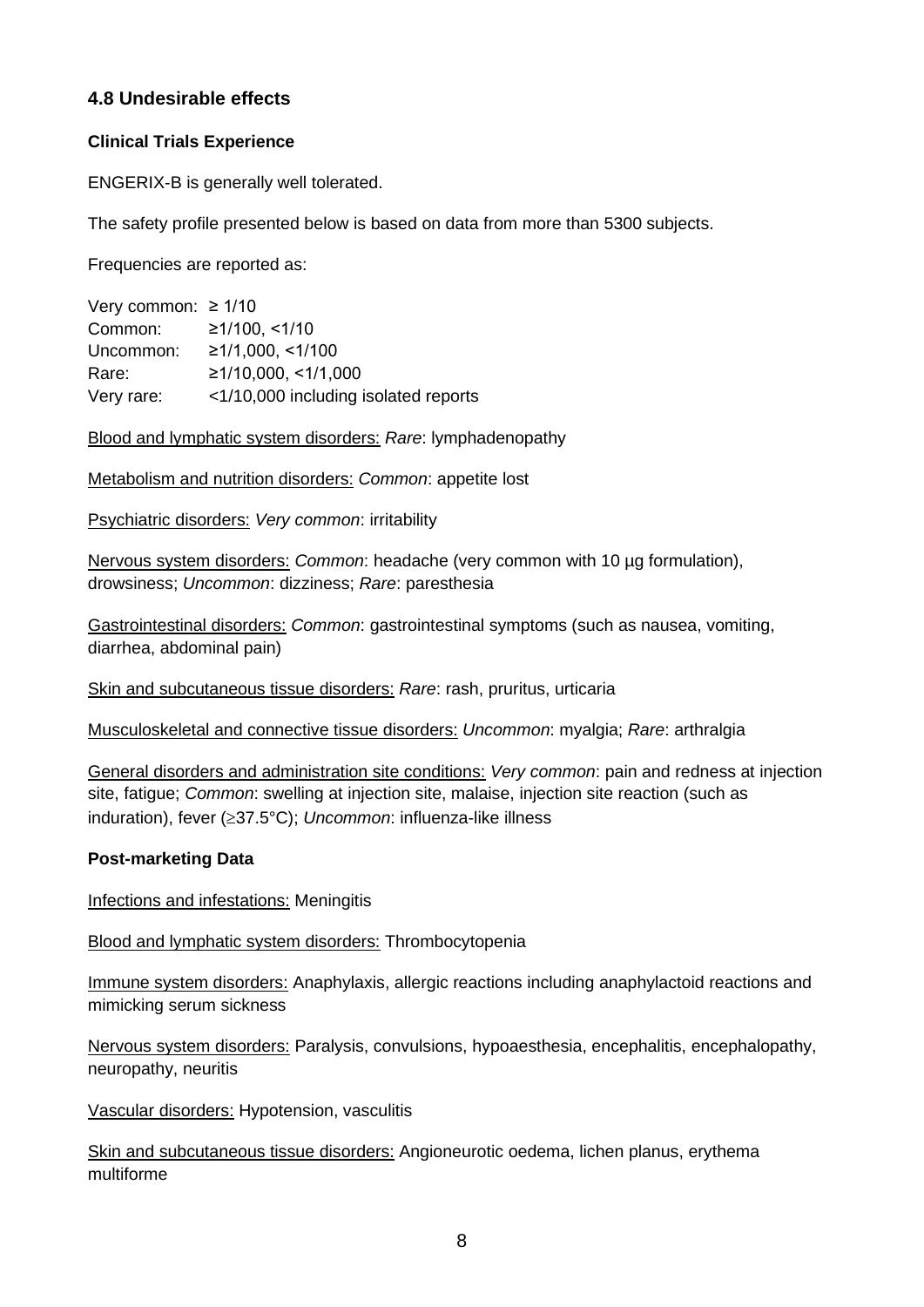#### Musculoskeletal and connective tissue disorders: Arthritis, muscular weakness

#### **Reporting of suspected adverse reactions**

Reporting suspected adverse reactions after authorisation of the medicine is important. It allows continued monitoring of the benefit/risk balance of the medicine. Healthcare professionals are asked to report any suspected adverse reactions https://nzphvc.otago.ac.nz/reporting/

### **4.9 Overdose**

Cases of overdose have been reported during post-marketing surveillance. Adverse events reported following overdosage were similar to those reported with normal vaccine administration.

For advice on the management of overdose please contact the National Poisons Centre on 0800 POISON (0800 764766).

## **5. PHARMACOLOGICAL PROPERTIES**

#### **5.1 Pharmacodynamic properties**

#### **Mechanism of action**

ENGERIX-B induces specific humoral antibodies against the surface antigen of hepatitis B virus (anti-HBs antibodies). An anti-HBs antibody titre above 10 IU/l correlates with protection to HBV infection.

#### **Pharmacodynamic effects**

#### Protective efficacy

#### *At risk groups:*

In field studies, a protective efficacy between 95% and 100% was demonstrated in neonates, children and adults at risk.

A 95% protective efficacy was demonstrated in neonates of HBeAg positive mothers, immunised according to the 0, 1 and 2 or 0, 1 and 6 schedules without the concomitant administration of HBIg at birth. However, simultaneous administration of HBIg and vaccine at birth increased the protective efficacy to 98%.

Twenty years after primary vaccination during infancy, subjects born to mothers who were HBV carriers, received a challenge dose of ENGERIX-B. One month later, at least 93% of subjects (N=75) mounted an anamnestic response demonstrating immune memory.

#### *Healthy subjects:*

When the 0, 1 and 6 month schedule is followed, 96 % of vaccinees have seroprotective levels of antibody 7 months after the first dose.

When the 0, 1 and 2 month primary schedule plus a booster at month 12 is followed, 15 % and 89 % of vaccinees have seroprotective levels of antibody one month after first dose and one month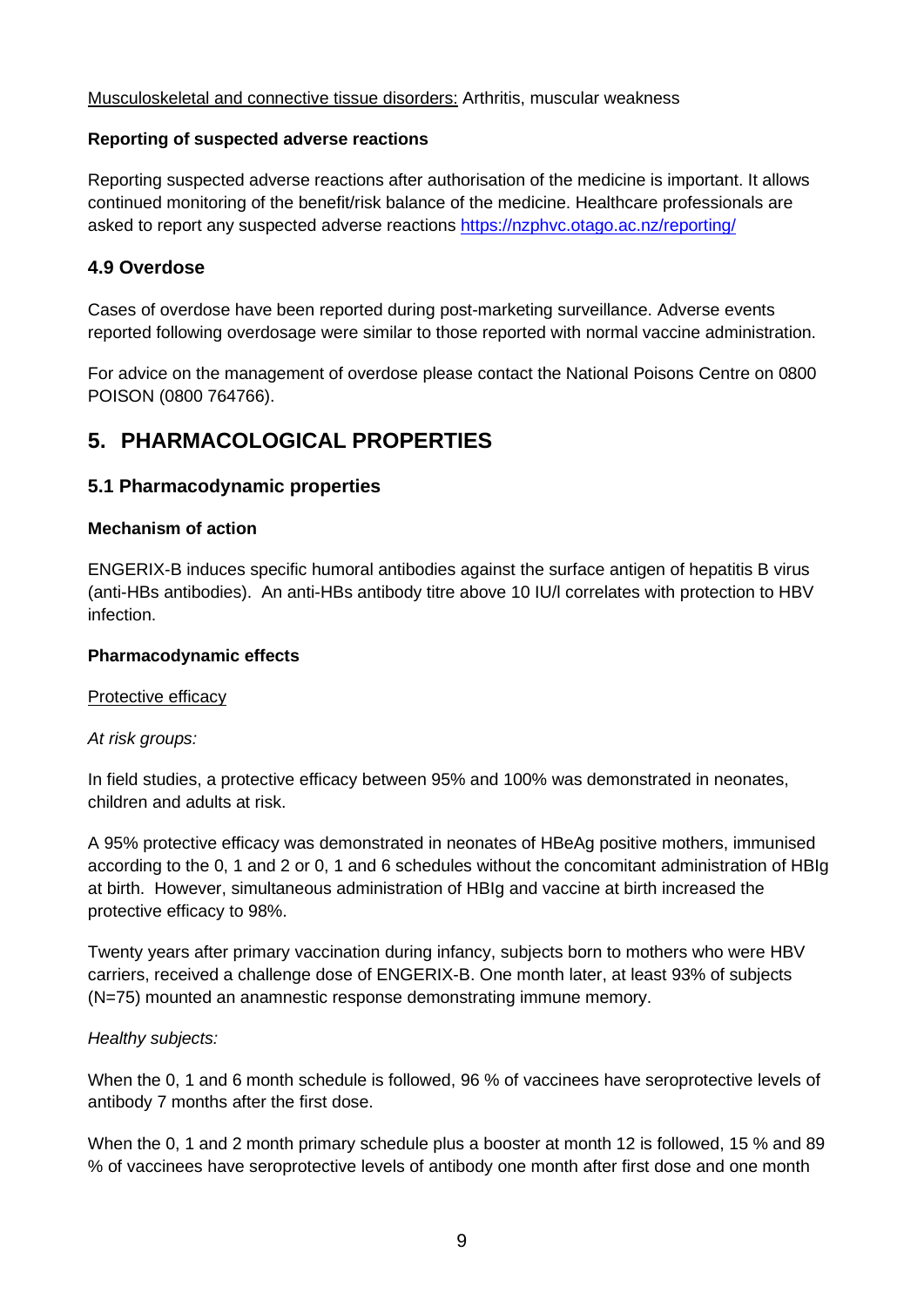after completion of the primary schedule respectively. One month after the booster dose 95.8 % of vaccinees achieved seroprotective levels of antibody.

For use in exceptional circumstances, the 0, 7 and 21 day primary schedule plus a booster at month 12 results in 65.2 % and 76% of vaccinees having seroprotective levels of antibody within 1 and 5 weeks respectively following completion of the primary schedule. One month after the booster dose 98.6 % of vaccinees achieved seroprotective levels of antibody.

The seroprotection rates (SP) obtained with a schedule of 0, 1, and 6 months in subjects from 11 years up to and including 15 years of age were evaluated up to 66 months after the first dose of the primary vaccination and are presented in the Table below:

| Vaccine groups       | Anti-             | Anti-             | Anti-             | Anti-             | Anti-      | Anti-      | Anti-      |
|----------------------|-------------------|-------------------|-------------------|-------------------|------------|------------|------------|
|                      | <b>HBs</b>        | <b>HBs</b>        | <b>HBs</b>        | <b>HBs</b>        | <b>HBs</b> | <b>HBs</b> | <b>HBs</b> |
|                      | <b>Month</b>      | Month             | Month             | Month             | Month      | Month      | Month      |
|                      | 2                 | 6                 |                   | 30                | 42         | 54         | 66         |
|                      | (% )<br><b>SP</b> | (% )<br><b>SP</b> | (% )<br><b>SP</b> | <b>SP</b><br>(% ) | SP (%)     | SP (%)     | SP (%)     |
| ENGERIX-B 10 $\mu$ g | 55.8              | 87.6              | 98.2              | 96.9              | 92.5       | 94.7       | 91.4       |
| $(0, 1, 6$ months    |                   |                   |                   |                   |            |            |            |
| schedule)            |                   |                   |                   |                   |            |            |            |

These data show that a primary vaccination with ENGERIX-B vaccine induces circulating anti-HBs antibodies that persist for at least 66 months. All children (including subjects with anti-HBs antibody concentrations < 10 IU/l) received a challenge dose 72 to 78 months after primary vaccination. One month after the challenge dose, all children mounted an anamnestic response to the challenge dose and were shown to be seroprotected (i.e. anti-HBs antibody concentrations  $\geq 10$ IU/l). These data suggest that protection against hepatitis B may still be conferred through immune memory in all subjects who responded to primary vaccination but lost seroprotection level of anti-HBs antibodies.

## *Rechallenge in healthy subjects:*

Healthy subjects (N=284) aged 12 to 13 years vaccinated during infancy with 3 doses of ENGERIX-B received a challenge dose of ENGERIX-B. One month later, 98.9% of subjects were shown to be seroprotected.

#### *Patients with type II diabetes:*

The seroprotection rates in subjects 20 years of age and above with type II diabetes were evaluated one month after the last dose of the primary vaccination and are presented in the Table below:

| Age (years) | Schedule         | Seroprotection rate<br>at Month 7 |
|-------------|------------------|-----------------------------------|
| 20-39       |                  | 88.5 %                            |
| 40-49       | $0, 1, 6$ months | 81.2%                             |
| 50-59       | $(20 \mu g)$     | 83.2%                             |
| $\geq 60$   |                  | 58.2 %                            |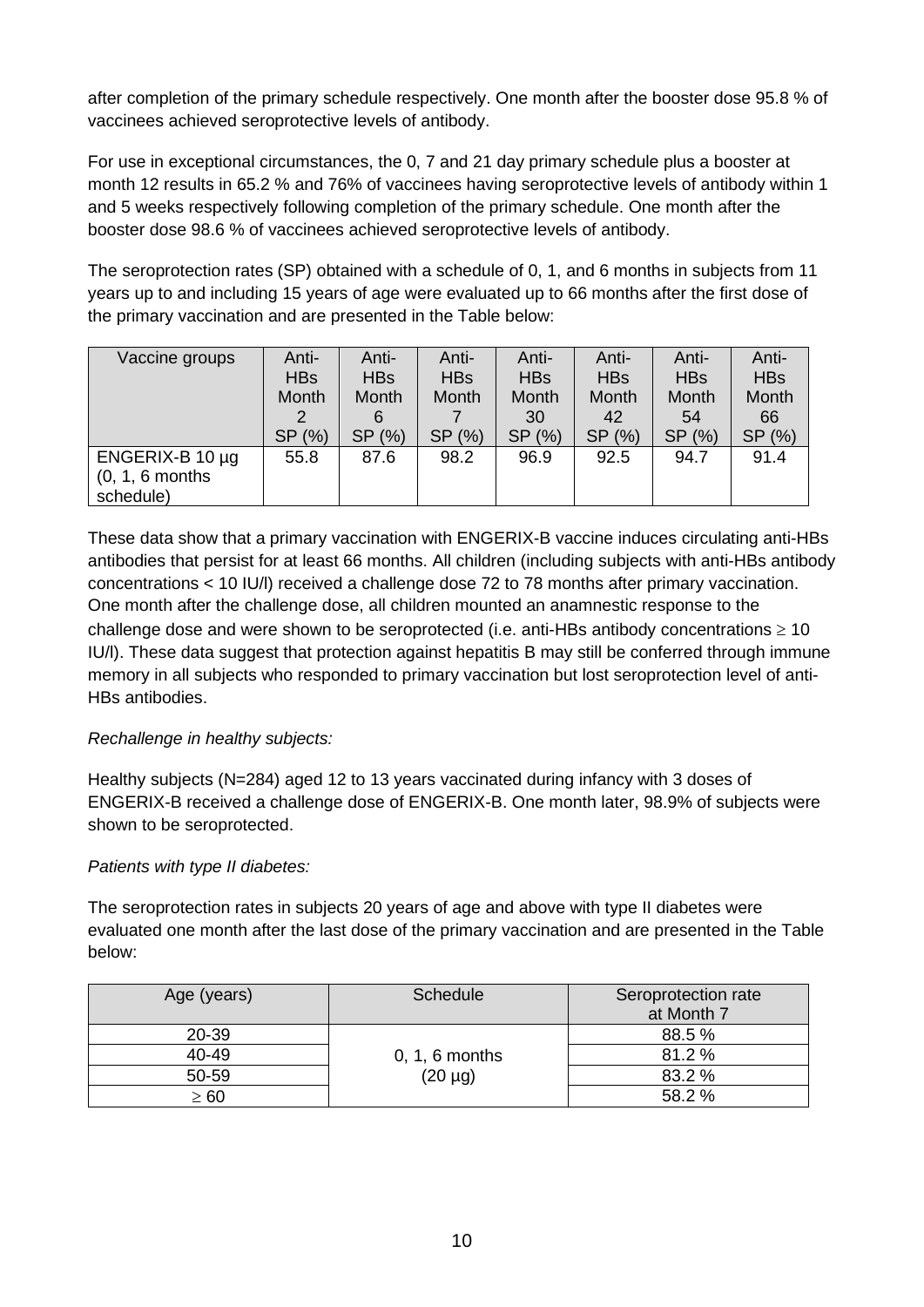### *Reduction in the incidence of hepatocellular carcinoma in children:*

A significant reduction in the incidence of hepatocellular carcinoma has been observed in children aged 6-14 years following a nationwide hepatitis B vaccination in Taiwan. There was a significant decline in the prevalence of hepatitis B antigen, the persistence of which is an essential factor in the development of hepatocellular carcinoma.

## **5.2 Pharmacokinetic properties**

Evaluation of pharmacokinetic properties is not required for vaccines.

## **5.3 Preclinical safety data**

Appropriate safety tests have been performed.

## *6.* **PHARMACEUTICAL PARTICULARS**

### **6.1 List of excipients**

The final vaccines also contain aluminium hydroxide hydrate, sodium chloride, dibasic sodium phosphate dihydrate, monobasic sodium phosphate dihydrate, water for injections and traces of polysorbate 20.

### **6.2 Incompatibilities**

ENGERIX-B should not be mixed with other vaccines.

## **6.3 Shelf life**

The shelf-life of ENGERIX-B, 20 µg per 1.0 mL and 10 µg per 0.5 mL is 36 months from the date of manufacture when stored at +2°C to +8°C. The expiry date is shown on the labelling.

Accelerated stability tests at higher temperatures indicate that it will maintain full potency for over four years. ENGERIX-B has been kept at +37°C for seven days without any loss of its immunogenicity in man.

#### **6.4 Special precautions for storage**

The vaccine should be shipped under refrigeration and stored at +2°C to +8°C. Do not freeze, discard if the vaccine has been frozen.

Store in the original package in order to protect from light.

Monodose presentations do not contain a preservative.

Upon storage, a fine white deposit with a clear colourless supernatant may be observed. The vaccine should be well shaken before use to obtain a slightly opaque, white suspension.

The vaccine should be inspected visually for any foreign particulate matter and/or abnormal physical appearance prior to administration. In the event of either being observed, do not administer the vaccine.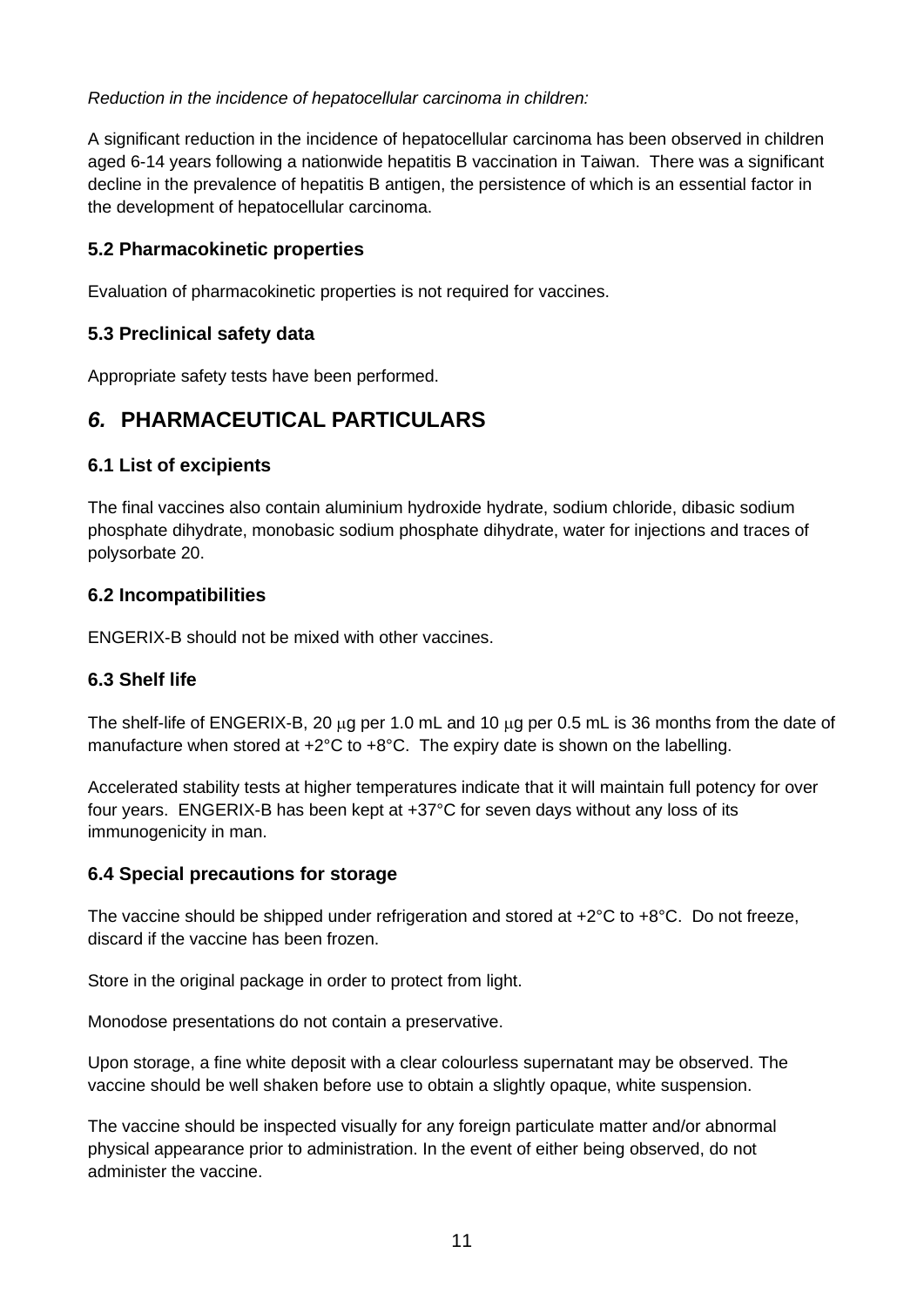## **6.5 Nature and contents of container**

ENGERIX-B is presented in a glass vial or glass prefilled syringes.

ENGERIX-B paediatric dose: 10 microgram (µg) dose vaccine Pack of one monodose vial. Pack of one prefilled syringe.

ENGERIX-B: 20 microgram (µg) dose vaccine Pack of one or three monodose vials. Pack of one or 10 prefilled syringes.

Not all pack sizes or presentations may be marketed.

### **6.6 Special precautions for disposal and other handling**

Any unused product or waste material should be disposed of in accordance with local requirements.

## **7. MEDICINE SCHEDULE**

Prescription medicine.

## **8. SPONSOR**

GlaxoSmithKline NZ Limited Private Bag 106600 Downtown Auckland NEW ZEALAND

ph (09) 367 2900 fax (09) 367 2910

## **9. DATE OF FIRST APPROVAL**

Date of publication in the New Zealand Gazette of consent to distribute the medicine: 24 March 1988

## **10.DATE OF REVISION OF THE TEXT**

11 August 2020

Summary table of changes

| <b>Section changed</b> | <b>Summary of new information</b>                 |
|------------------------|---------------------------------------------------|
| -4.2                   | Editorial – Revised for clarity to the prescriber |

Version 9.0

Trade marks are owned by or licensed to the GSK group of companies.